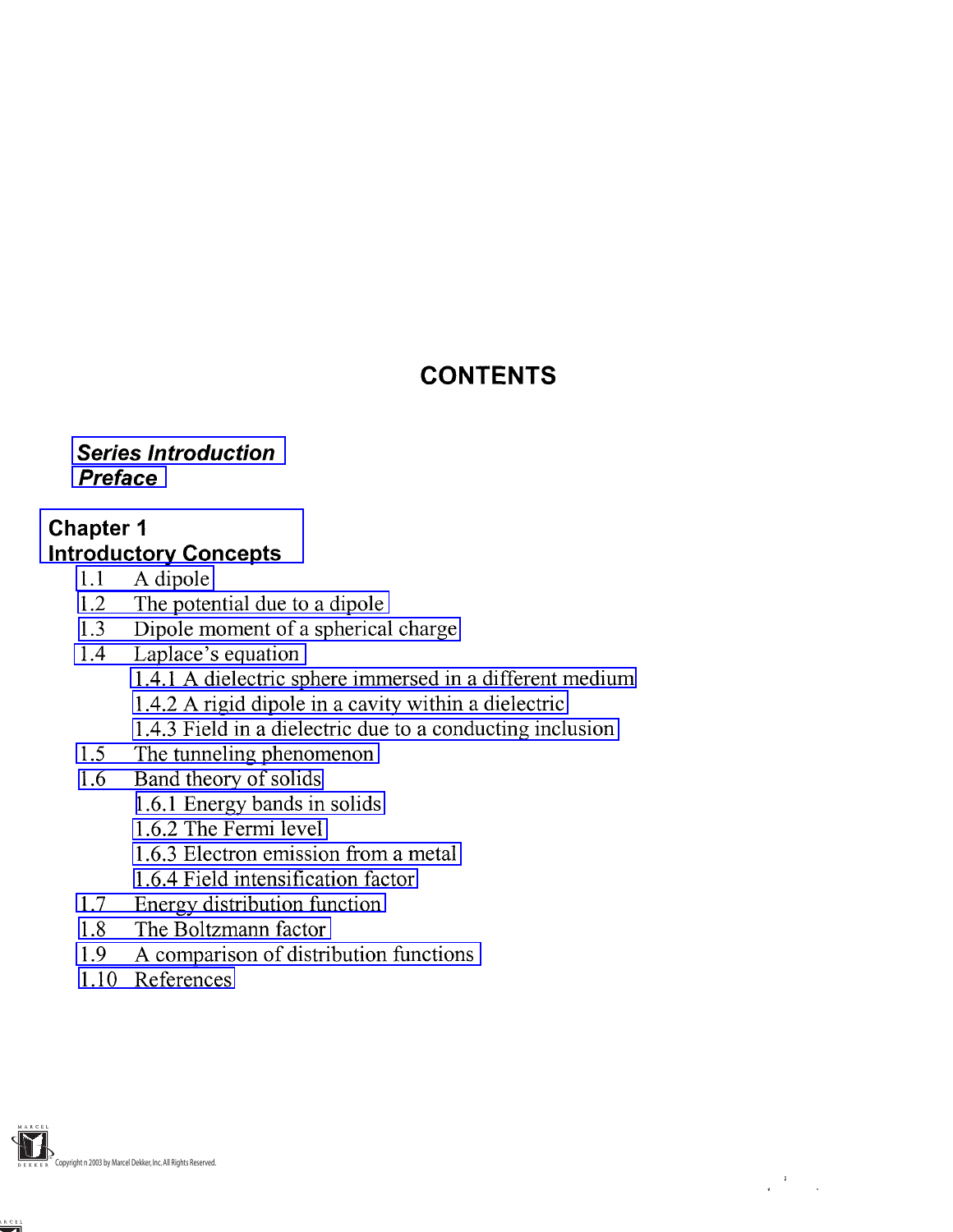### <span id="page-1-0"></span>**Chapter 2 Polarization and Static Dielectric Constant**

- [2.1 Polarization and dielectric constant](#page-0-0)
- [2.2 Electronic polarization](#page-2-0)
- [2.3 The internal field](#page-7-0)
- [2.4 Orientational polarization](#page-14-0)<br>2.5 Debye equations
- Debye equations
- [2.6 Experimental verification of Debye equation](#page-23-0)<br>2.7 Spontaneous polarization
- [2.7 Spontaneous polarization](#page-26-0)
- [2.8 Onsager's theory](#page-28-0)
- [2.9 Theory of Kirkwood](#page-36-0)
- [2.10 Dielectric constant of two media](#page-42-0)
	- [2.10.1 Raleigh's formula](#page-42-0)
	- [2.10.2 Wiener's formula](#page-45-0)
	- [2.10.3 Formula of Lichtenecker and Rother](#page-45-0)
	- [2.10.4 Goldschmidt's Equation](#page-47-0)
- [2.11 The dissipation factor](#page-48-0)
- [2.12 Dielectric constant of liquid mixtures](#page-51-0)
	- [2.12.1 Raleigh's formula](#page-51-0)
	- [2.12.2 Formula of Meredith and Tobias](#page-53-0)
	- 2.12.3 Bruggeman's formula
	- [2.12.4 Looyenga's formula](#page-53-0)
	- [2.12.5 Bottcher's formula](#page-53-0)
- [2.13 Effect of high electric fields](#page-55-0)
- [2.14 Atomic polarizability](#page-56-0)
- [2.15 References](#page-59-0)

# **Chapter 3**

# **Dielectric Loss and Relaxation-!**

- [3.1 Complex permittivity](#page-0-0)<br>3.2 Polarization build up
- Polarization build up
- [3.3 Debye equations](#page-7-0)
- 3.4 Bi-stable model of a dipole
- [3.5 Complex plane diagram](#page-13-0)
- [3.6 Cole-Cole relaxation](#page-16-0)
- [3.7 Dielectric properties of water](#page-20-0)
- [3.8 Davidson-Cole equation](#page-25-0)
- [3.9 Macroscopic relaxation time](#page-29-0)
- [3.10 Molecular relaxation time](#page-33-0)
- [3.11 Straight line relationships](#page-34-0)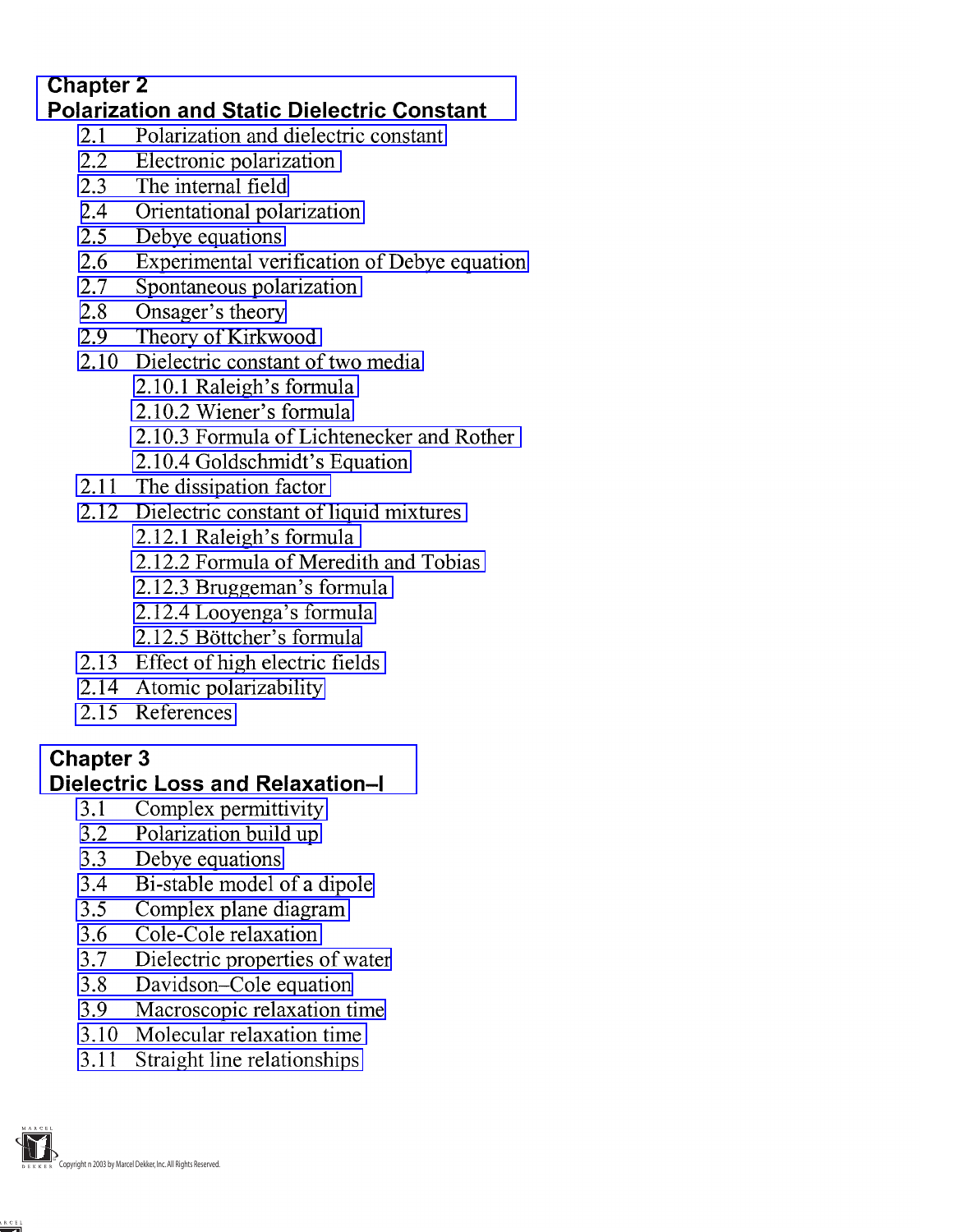- <span id="page-2-0"></span>[3.12 Frohlich's analysis](#page-35-0)
- [3.13 Fuoss-Kirkwood equation](#page-38-0)
- [3.14 Havriliak and Negami dispersion](#page-41-0)
- [3.15 Dielectric susceptibility](#page-46-0)
- [3.16 Distribution of relaxation times](#page-50-0)
- [3.17 Kramer-Kronig relations](#page-58-0)
- [3.18 Loss factor and conductivity](#page-60-0)
- [3.19 References](#page-62-0)

### **Chapter 4 Dielectric Loss and Relaxation-ll**

- 4.1 Jonscher's universal law
- [4.2 Cluster approach of Dissado-Hill](#page-7-0)
- [4.3 Equivalent circuits](#page-9-0)
	- [4.3.1 A series equivalent circuit](#page-9-0)
	- [4.3.2 Parallel equivalent circuit](#page-10-0)
	- [4.3.3 Series-parallel circuit](#page-12-0)
	- [4.3.4 Summary of simple equivalent circuits](#page-14-0)
- [4.4 Interfacial polarization](#page-17-0)
- [4.5 The Absorption phenomenon](#page-25-0)
- 4.6 Frequency dependence of  $\varepsilon$ \*
- [4.7 References](#page-34-0)

# **Chapter 5**

### **Experimental Data (Frequency Domain)**

- [5.1 Introduction to polymer science](#page-5-0)
	- [5.1.1 Classification of polymers](#page-5-0)
	- [5.1.2 Molecular weight and size](#page-8-0)
	- [5.1.3 Glass transition temperature](#page-10-0)
	- [5.1.4 Crystallinity of polymers](#page-11-0)
	- [5.1.5 Thermally stable groups](#page-15-0)
	- [5.1.6 Polymer degradation and defects](#page-15-0)
	- [5.1.7 Dipole moment of polymers](#page-17-0)
	- [5.1.8 Molecular structure](#page-20-0)
- [5.2 Nomenclature of Relaxation Processes](#page-20-0)
- [5.3 Non-Polar Polymers](#page-23-0)
	- [5.3.1 Polyethylene](#page-23-0)
	- [5.3.2 Poly\(tetrafluoroethylene\)](#page-27-0)
- [5.4 Polar Polymers](#page-29-0)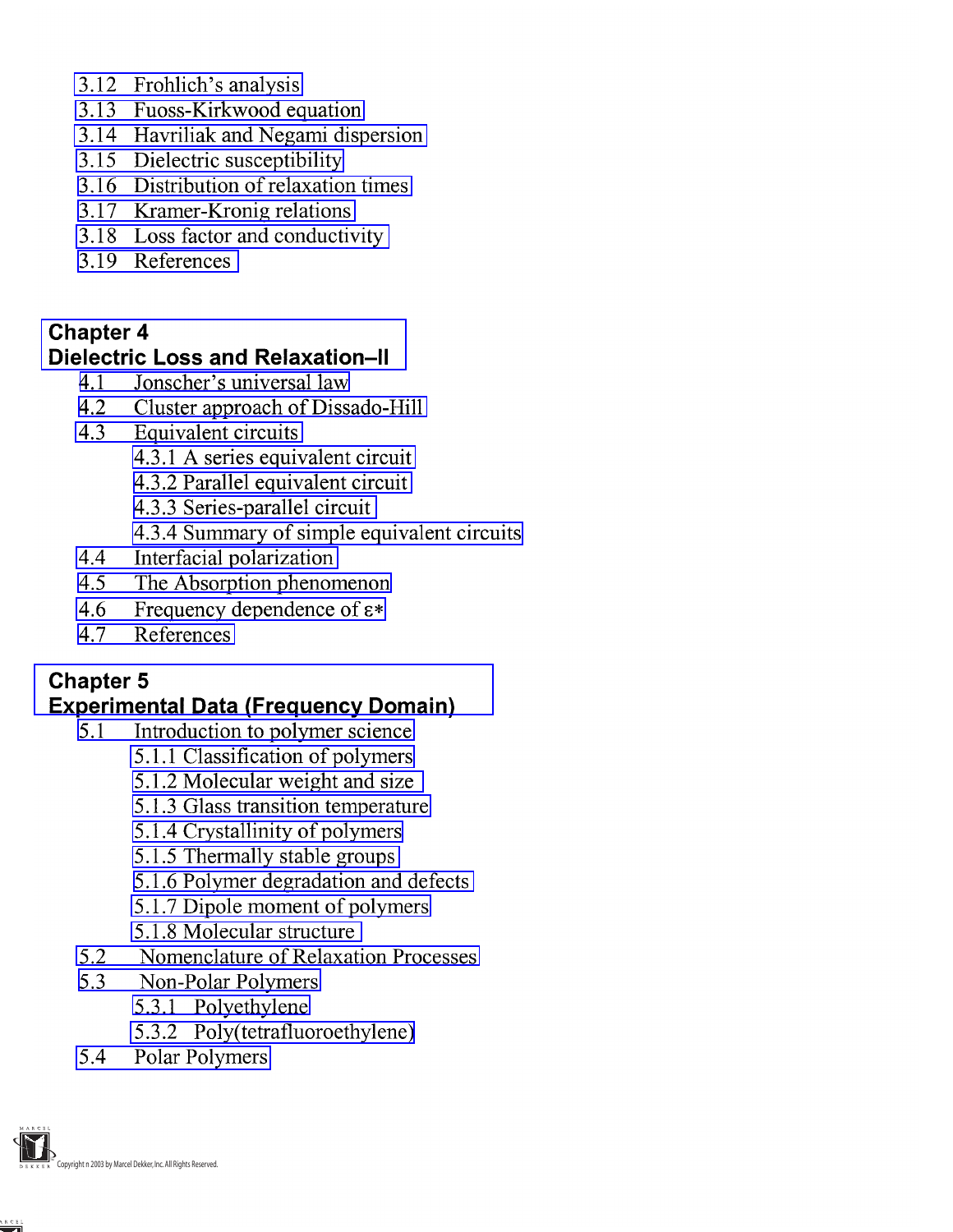- <span id="page-3-0"></span>[5.4.1 Polypropylene](#page-30-0)
- [5.4.2 Poly\(vinyl chloride\)](#page-32-0)
- [5.4.3 Polychlorotrifluoroethylene](#page-38-0)
- [5.4.4 Polycarbonate](#page-42-0)
- [5.4.5 Poly\(methyl methacrylate\)](#page-46-0)
- [5.4.6 Poly\(vinyl acetate\)](#page-51-0)
- [5.4.7 Polystyrene](#page-54-0)
- 5.4.8 Poly(ethylene terephthalate)
- [5.4.9 Polyisoprene](#page-60-0)
- [5.4.10 Epoxy Resins](#page-63-0)
- [5.4.11 Polyamides](#page-64-0)
- [5.4.12 Polyimides](#page-67-0)
- [5.5 Scaling methods](#page-70-0)
- [5.6 Concluding Remarks](#page-72-0)
- [5.7 References](#page-80-0)

### **Absorption and Desorption Currents**

- [6.1 Absorption current in a dielectric](#page-1-0)
- 6.2 Hamon's approximation
- [6.3 Distribution of relaxation time and dielectric function](#page-9-0)
	- [6.3.1 Cole-Cole function](#page-9-0)
	- [6.3.2 Davidson-Cole function](#page-9-0)
	- [6.3.3 Fuoss-Kirkwood function](#page-9-0)
	- [6.3.4 Havriliak-Negami function](#page-10-0)
- [6.4 The Williams-Watts function](#page-13-0)
- 6.5 The  $G(\tau)$  function for William-Watt curent decay
- [6.6 Experimental measurements](#page-23-0) [6.6.1 Poly\(vinyl acetate\)](#page-25-0)
- [6.7 Commercial dielectrics](#page-29-0)
	- [6.7.1 Aramid paper](#page-31-0)
	- [6.7.2 Composite polyamide](#page-36-0)
	- 6.7.3 Poly(ethylene terephthalate)
	- [6.7.4 Fluoropolymer](#page-39-0)
	- [6.7.5 Polyimide](#page-43-0)
- [6.8 References](#page-45-0)

#### **Chapter 7 Field Enhanced Conduction**

[7.1 Some general comments](#page-0-0)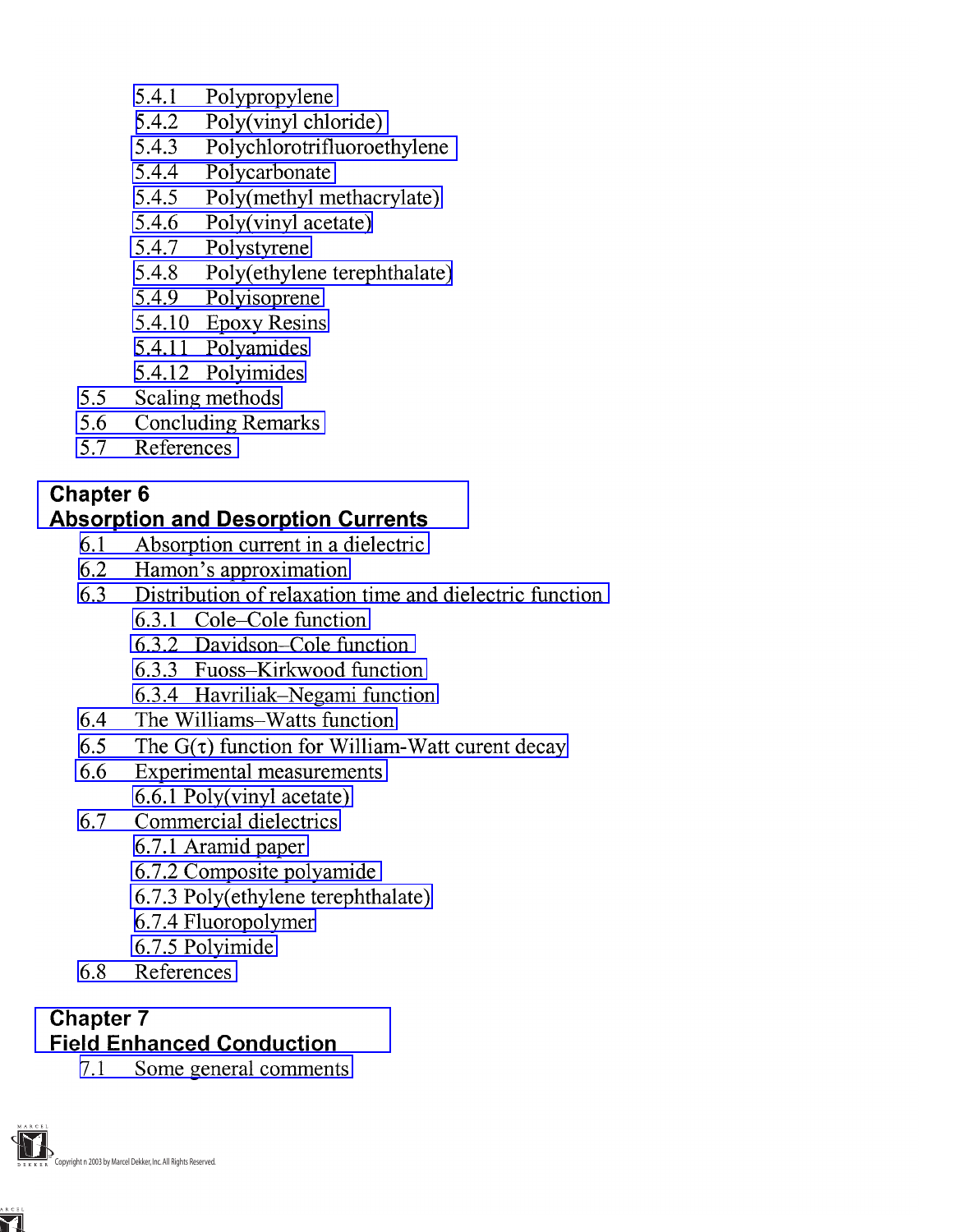- <span id="page-4-0"></span>[7.2 Motion of charge carriers in dielectrics](#page-2-0)
- [7.3 Ionic conduction](#page-8-0)
- [7.4 Charge injection into dielectrics](#page-13-0)
	- [7.4.1 The tunneling phenomenon](#page-13-0)
	- [7.4.2 Schottky emission](#page-15-0)
	- [7.4.3 Hopping mechanism](#page-16-0)
	- [7.4.4 Poole-Frenkel Mechanism](#page-16-0)
	- [7.4.5 Space charge limited current \(trap free\)](#page-24-0)
	- [7.4.6 Space charge limited current \(with traps\)](#page-28-0)
- [7.5 Space charge phenomenon in non-uniform fields](#page-31-0)
- [7.6 Conduction in selected polymers](#page-34-0)
	- [7.6.1 Conduction in polyethylene](#page-36-0)
	- [7.6.2 Conduction in fluoropolymers](#page-37-0)
	- [7.6.3 Aromatic polyimide](#page-42-0)
	- [7.6.4 Aromatic polyamide](#page-45-0)
- [7.7 Numerical computation](#page-47-0)
- [7.8 Closing remarks](#page-50-0)
- [7.9 References](#page-51-0)

### **Fundamental Aspects of Gaseous Breakdown-l**

- [8.1 Collision phenomena](#page-0-0)
	- [8.1.1 Elastic collision](#page-0-0)
	- [8.1.2 Collision cross section](#page-2-0)
	- [8.1.3 Probability of collision](#page-2-0)
	- [8.1.4 Inelastic collisions](#page-3-0)
	- 8.1.5 Mean free path
	- 8.1.6 lonization by collision
	- [8.1.7 Direct ionization](#page-5-0)
	- [8.1.8 Dissociative ionization](#page-6-0)
	- [8.1.9 Excitation](#page-6-0)
	- [8.1.10 Dissociative excitation](#page-7-0)
	- [8.1.11 Photoexcitation](#page-7-0)
	- [8.1.12 Electron attachment](#page-7-0)
	- [8.1.13 Electron detachment](#page-8-0)
	- [8.1.14 Recombination](#page-9-0)
	- [8.1.15 Secondary ionization coefficient](#page-10-0)
	- [8.1.16 Photo-ionization](#page-11-0)
	- [8.1.17 Electron swarm coefficients](#page-11-0)
- [8.2 Electron Growth in an Avalanche](#page-19-0)

Copyright n 2003 by Marcel Dekker, Inc.All Rights Reserved.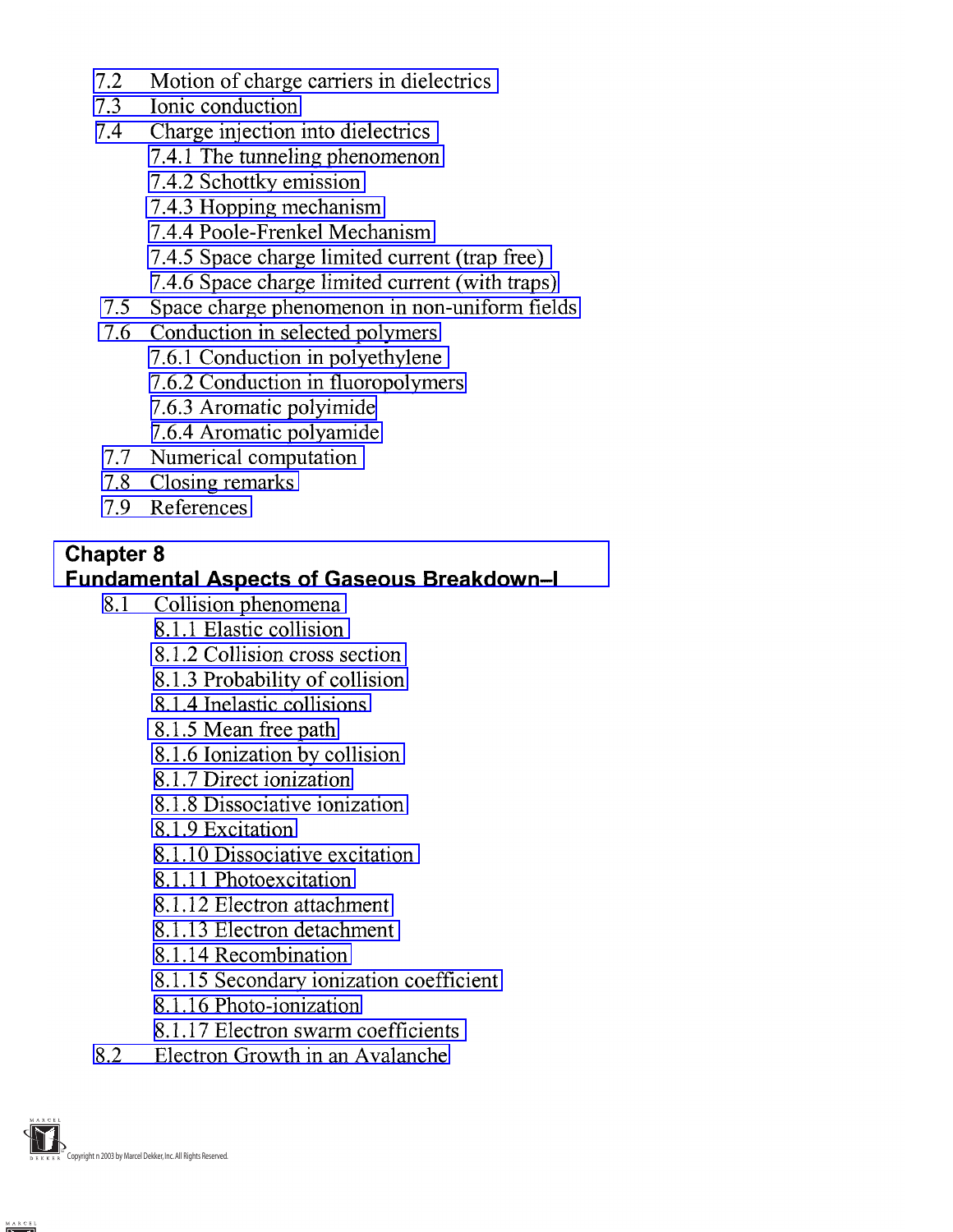- <span id="page-5-0"></span>[8.3 Criteria for Breakdown](#page-25-0)
- [8.4 Paschen's Law](#page-26-0)
- [8.5 Breakdown time lags](#page-29-0)
	- [8.5.1 The statistical time lag](#page-29-0)
	- [8.5.2 Formative time lags in uniform fields](#page-30-0)
	- [8.5.3 Formative time lags in cylindrical geometry](#page-33-0)
- [8.6 The streamer mechanism](#page-39-0)
	- [8.6.1 The leader mechanism](#page-41-0)
- [8.7 Field distortion due to space charge](#page-42-0)
- 8.8 Sparkover characteristics of uniform field gaps in  $SF<sub>6</sub>$
- [8.9 Sparkover characteristics of long gaps](#page-48-0)
- [8.10 Breakdown voltages in air with alternating voltages](#page-50-0)
- [8.11 Concluding remarks](#page-51-0)
- [8.12 References](#page-53-0)

### **Fundamental Aspects of Electrical Breakdown-ll**

- [9.1 Electron energy distribution functions \(EEDF\)](#page-0-0)
	- [9.1.1 EEDF: The Boltzmann equation](#page-1-0)
	- [9.1.2 EEDF: The Monte Carlo method](#page-2-0)
- [9.2 Streamer formation in uniform](#page-7-0) fields
- [9.3 The corona discharge](#page-10-0)
- [9.4 Basic mechanisms: Negative corona](#page-11-0)
- [9.5 Basic Mechanisms: Positive corona](#page-14-0)
- [9.6 Modeling of corona discharge: Continuity equations](#page-16-0)
- [9.7 Non-equilibrium considerations](#page-21-0)
- 9.8 Monte Carlo simulation: Negative corona in  $SF<sub>6</sub>$
- 9.9 Monte Carlo Simulation: Positive corona in  $SF<sub>6</sub>$
- [9.10 Concluding Remarks](#page-33-0)
- [9.11 References](#page-34-0)

# **Chapter 10**

### **Thermally Stimulated Processes**

- [10.1 Traps in insulators](#page-1-0)
- [10.2 Current due to thermally stimulated depolarization \(TSDC\)](#page-8-0)
- [10.3 TSD currents for distribution of activation energy](#page-12-0)
- [10.4 TSD currents for universal relaxation mechanism](#page-14-0)
- [10.5 TSD currents with ionic space charge](#page-15-0)
- [10.6 TSD currents with electronic conduction](#page-16-0)
- [10.7 TSD currents with corona charging](#page-17-0)